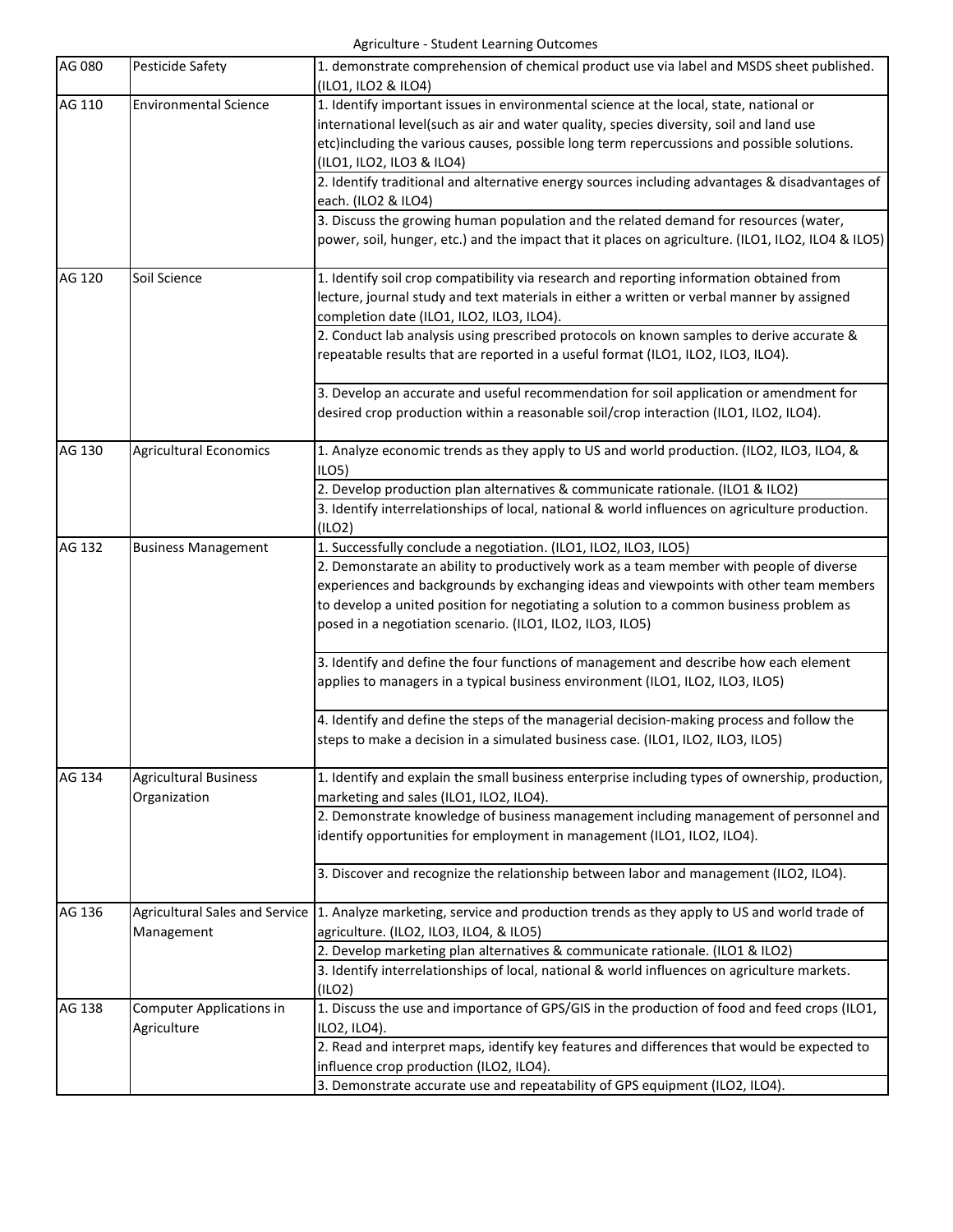| AG 140 | Principles of Plant Science      | 1. Identify and discuss basic needs of plant crops found in Imperial County, California & major<br>crop producing states in the US (ILO1, ILO2, ILO4). |
|--------|----------------------------------|--------------------------------------------------------------------------------------------------------------------------------------------------------|
|        |                                  | 2. Accurately discuss and explain a crop rotation program as well as the benefits that are                                                             |
|        |                                  | derived from that production system (ILO1, ILO2, ILO4).                                                                                                |
|        |                                  | 3. Identify and discuss major crop commodities grown in Imperial as well as the season that                                                            |
|        |                                  | those crops are planted and harvested (ILO1, ILO2, ILO4).                                                                                              |
|        |                                  | 4. Identify and discuss basic pest avoidance procedures for commonly grown crops in the                                                                |
|        |                                  | Imperial Valley (ILO1, ILO2, ILO4).                                                                                                                    |
| AG 142 | Introduction to Biofuel Input    | 1. Read and understand current trade and research published material. (ILO4)                                                                           |
|        | and Production                   | 2. Discuss positive benefit of biomass energy production as well as be able to discuss                                                                 |
|        |                                  | alternative cost analysis as it applies to competing use of the input material. (ILO1)                                                                 |
|        |                                  | 3. Develop clear case to explain and support use of biomass for energy production when                                                                 |
|        |                                  | appropriate. (IL02)                                                                                                                                    |
| AG 160 | Food & Fiber in a Changing       | 1. Identify and discuss disproportion of food/feed/fiber production relative to human                                                                  |
|        | World                            | population growth centers (ILO1, ILO2, ILO4, ILO5).                                                                                                    |
|        |                                  | 2. Identify and discuss technical and biological advancements in the production of                                                                     |
|        |                                  | food/feed/fiber commodities (ILO1, ILO2, ILO4).                                                                                                        |
|        |                                  | 3. Identify alternative products/crops/commodities that may augment or replace existing                                                                |
|        |                                  | crops to provide for human need (ILO1, ILO2, ILO4, ILO5).                                                                                              |
| AG 170 | Principles of Entomology         | 1. Identify, link and report common pests to the crop and type of damage (ILO1, ILO2, ILO4).                                                           |
|        |                                  | 2. Prepare mounted specimens and label according to discipline protocol (ILO1, ILO2, ILO4).                                                            |
|        |                                  | 3. Identify and discuss interrelations between host crop, pest insect & beneficial insects (ILO1,<br>ILO2, ILO4).                                      |
| AG 220 | <b>Irrigation and Drainage</b>   | 1. Discuss various irrigation systems and benefits/compromises of each system based on a                                                               |
|        |                                  | given crop system/soil type/geographic condition (ILO1, ILO2, ILO3, ILO4).                                                                             |
|        |                                  | 2. Discuss irrigation system and design as it influences plant nutrient application and                                                                |
|        |                                  | utilization (ILO1, ILO2, ILO4).                                                                                                                        |
|        |                                  | 3. Plan out and defend schedule for irrigation of a given crop over the life cycle based on                                                            |
|        |                                  | system type, soil type and season of growth (ILO2, ILO4).                                                                                              |
| AG 230 | Fertilizers & Soil               | 1. Plan out and defend schedule for fertilization of a given crop over the life cycle based on                                                         |
|        | Amendments                       | system soil type, stage and season of growth (ILO2, ILO4).                                                                                             |
|        |                                  | 2. Discuss fertilization system and design as it influences plant nutrient uptake and utilization                                                      |
|        |                                  | (ILO1, ILO2, ILO4).                                                                                                                                    |
|        |                                  | 3. Discuss various fertilization systems and benefits/compromises of each system based on a                                                            |
|        |                                  | given crop system/soil type/geographic condition (ILO1, ILO2, ILO3, ILO4).                                                                             |
| AG 240 | <b>Field and Cereal Crops</b>    | 1. Identify and discuss biotechnical advancements in the production of field & cereal crops                                                            |
|        |                                  | (ILO1, ILO2, ILO4).                                                                                                                                    |
|        |                                  | 2. Identify and discuss trends that influence cereal production here and abroad (ILO1, ILO2,                                                           |
|        |                                  | ILO4, ILO5).                                                                                                                                           |
|        |                                  | 3. Identify and discuss field and cereal crops relevant to the Imperial Valley, California and the                                                     |
|        |                                  | USofA (ILO1, ILO2, ILO4).                                                                                                                              |
|        |                                  | 4. Identify and discuss basic nutrition comparison to corn for crops grown in the Imperial                                                             |
|        |                                  | Valley (ILO1, ILO2 & ILO4).                                                                                                                            |
| AG 250 | <b>Vegetable Crop Production</b> | 1. Identify and discuss biotechnical advancements in the production of vegetable crops (ILO1,                                                          |
|        |                                  | ILO2, ILO4).                                                                                                                                           |
|        |                                  | 2. Identify and discuss trends that influence vegetable production here and abroad (ILO1,                                                              |
|        |                                  | ILO2, ILO4, ILO5).                                                                                                                                     |
|        |                                  | 3. Identify and discuss vegetable crops relevant to the Imperial Valley, California and the                                                            |
|        |                                  | USofA (ILO1, ILO2, ILO4).                                                                                                                              |